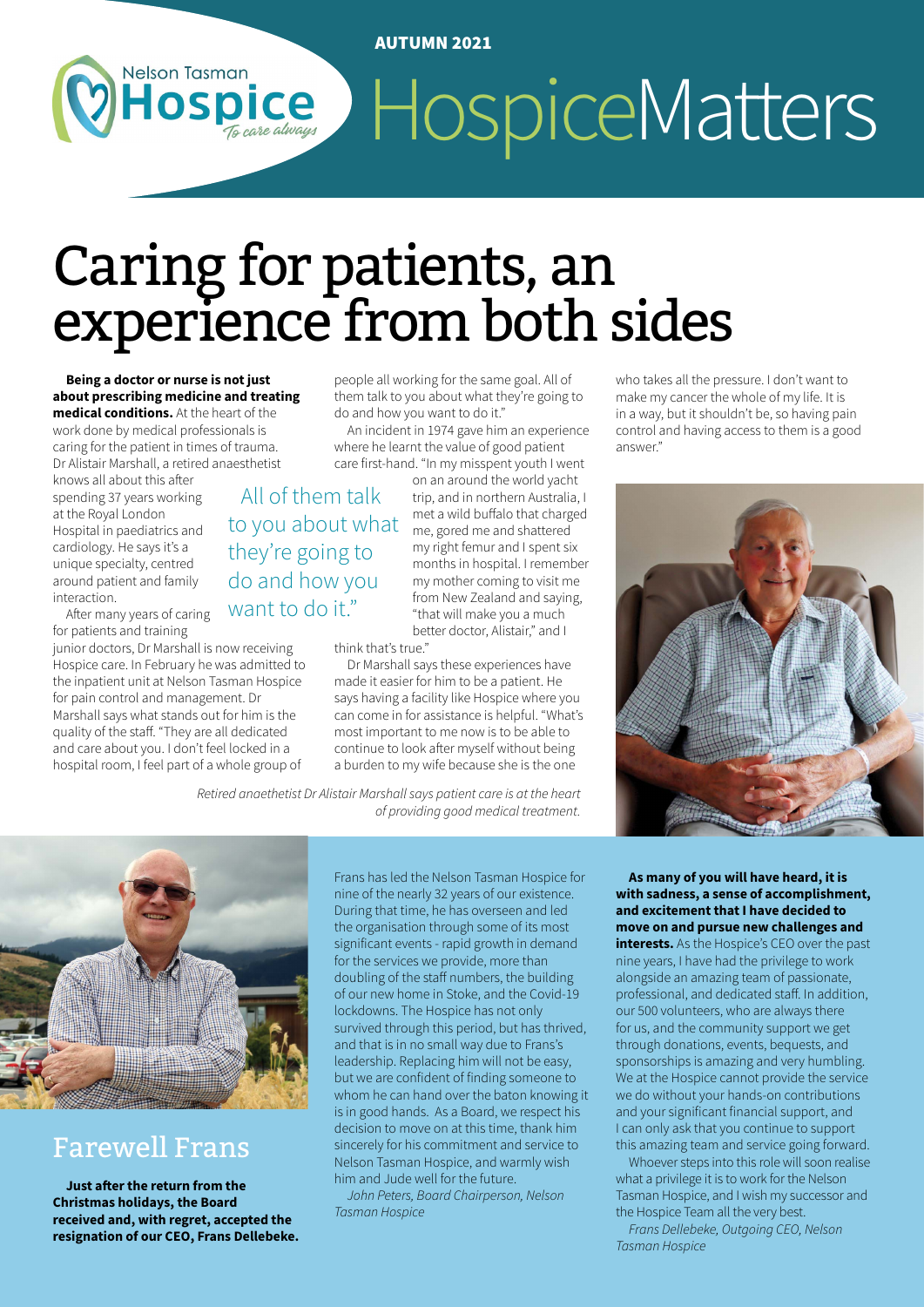# Support Nelson Tasman Hospice this Autumn

**With summer fading to autumn, it's a good time to reflect on the past year. While it's been an extremely challenging year for the world, we can be thankful that New Zealand as a whole, and the Nelson Tasman region specifically, have been spared the full brunt of the Covid virus crisis thus far.**

Looking ahead we are keeping a positive

outlook while recognising the challenges will continue for the foreseeable future, as the economic impacts of the responses to the virus unfold over time. As individuals, families, businesses, and funders all adjust their own budgets and portfolios to these realities, the community, charity, and health sectors will likely increasingly need the community's support.

Many generous people and businesses make a financial

donation or set up automatically recurring monthly donations, to help sustain our services. We are so grateful to all our financial supporters – thank you!

If you'd like to make a donation, or start a recurring donation, you can do so on our website www.nelsonhospice.org.nz – just click the blue 'donate' button to get started. Or you're welcome to contact one of us directly:

- Fundraising & Marketing Office: 03 539 0717
- l Hudson Dodd, Fundraising & Marketing Manager: 021 546 252, *hudson.dodd@ nelsonhospice.org.nz*
- Dr Georgia Ciaran PhD, Philanthropy Coordinator: 027 548 1845, *georgia. ciaran@nelsonhospice.org.nz*

There are various other ways to support your hospice!

#### **NBS Dancing for a Cause:**

Saturday 1st May, 7 PM – 10 PM, Trafalgar Centre, Paru Paru Road.

The all-volunteer team organising this exciting gala event invites you to experience an unforgettable evening with a fantastic

> line-up of local celebrities competing on the dance floor and in fundraising for Hospice. There will be some fantastic items donated by local businesses and individuals on auction on the night so don't forget to bring your credit card.

Check out this year's lineup: dancingforacause.co.nz

Get your general admission tickets: *www.eventfinda. co.nz/2020/nbs-dancing-forcause/nelson*

#### **Donation Boxes & Electronic Donation Stations**

Over 50 businesses across the region host a donation box or electronic donation station for Hospice. A big thank you to all of you!

Keep your eye out for our branded donation opportunities and if you can, please drop some cash into a donation box, or use your payWave card at an electronic station.

If you'd like to host a donation box or station, please contact Hudson on the details above.

#### **Givealittle Campaigns**

You can also support your hospice by donating to a campaign on Givealittle.co.nz. Just visit this website and use the search tool by typing in "Nelson Tasman Hospice." You will find our long-standing general support campaign, as well as campaigns created by Kat Campbell & Co Real Estate (to support both Hospice and Helping Families Nelson), and by Glenville, Alex, and Benjamin who are training to run a marathon in support of Nelson Tasman Hospice! Thank you to these inspiring community members!

#### **Tour Aotearoa 2021**

Many thanks to Tim Kelly who is currently cycling the length of the country as part of the annual Tour Aotearoa challenge, and has chosen Nelson Tasman Hospice as his preferred charity. You can support Tim's effort to raise funds for hospice by making a donation via our website and leaving a message with your donation referencing Tim's cycling campaign. Just go to: *https:// www.nelsonhospice.org.nz/donate*

You can follow Tim's progress on his blog: *https://aotearoa-by-bike.com/2021/02/10/ tour-aotearoa-2021-tim-kellys-blog/* 

#### **Nelson Tasman Hospice's online bank account**

To make a direct credit donation using online banking, please use NBS bank account # 03 1354 0532930 00 and include your last name and phone number on the two reference lines.

#### **Thank you to the BNI chapters of Nelson for all their support!**

*Members of the Hospice clinical team with a cheque presented by BNI Business Boosters.* 



Many generous people and businesses make a financial donation or set up automatically recurring monthly donations.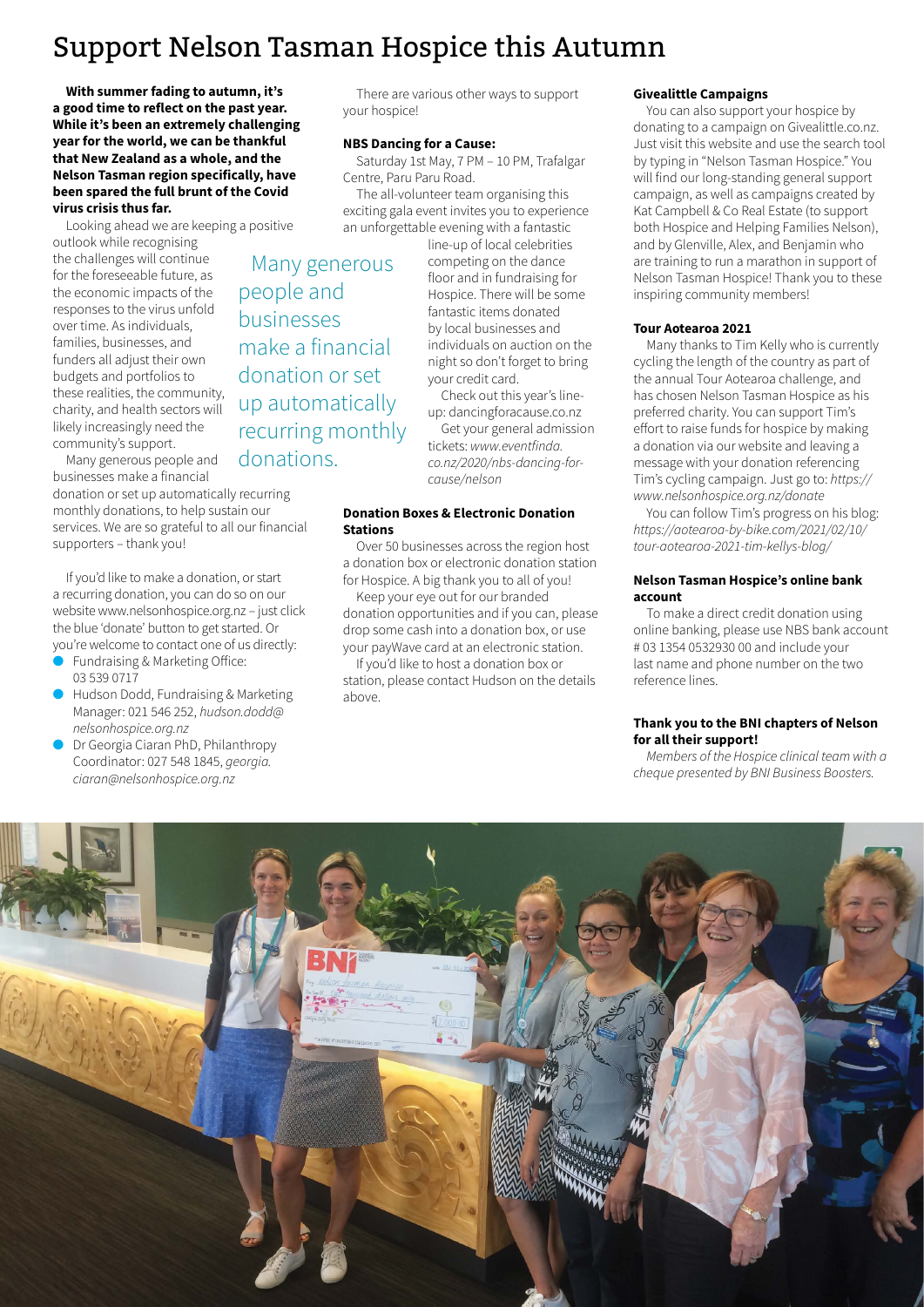# Our Wish List

#### **People often ask us what they can do to help provide for our patients and whānau.**

This month we urgently need 4 Axtair Automorpho Plus air mattresses that will be used by patients in Hospice's inpatient unit and in the community. They cost \$5,361 each, \$21,444 total.

Other wishlist items needed:

- l 1 Euro Lift Chair LC101 leather (for use by patients in the community) \$2,100
- l 1 Microsoft Surface Go Tablet (for use by the hospital inreach team) \$2,153
- l 1 CUBRO Solar 185 mobile hoist (for use by patients in the inpatient unit) \$5,435
- 30 Single size duvet cover sets neutral tone (for use in the inpatient unit) \$40 each, \$1200 total
- 4 CUBRO Mattress extenders (for use by patients in the community) \$194 each, \$777 total
- l 1 Wall mounted hose and reel (for washing the Hospice vehicles) \$255
- 3 Palco nurse resource kit backpacks \$510 each, \$1,530 total

If you would like to support Nelson Tasman Hospice by donating funds for any items on this list please contact our Philanthropy Coordinator Dr Georgia Ciaran, PhD. on 027 548 1845 or *georgia.ciaran@nelsonhospice. org.nz.*

#### **Our thanks to recent wish list donors who supported Hospice in acquiring much needed equipment:**

- Anonymous: \$2,200 for lift chair
- Anonymous: \$12,500 toward the cost of a shops delivery truck
- **C** Anonymous: \$5,678 for two portable beds
- **C** Anonymous: \$244 for a chair raiser
- **S5,000 from the estate of the Reverend** Graeme Brady for portable bed, mattress and cushion, Day of Care
- **Jo Coman: \$2,700 for laptop and tablet**
- Roger Duncan: \$1,050 for syringe driver lock boxes
- **In Virginia Gray: \$1,000 for bed wedges,** headphones, social work collateral
- l Cherie and Steve Marshall: \$5,678 for two portable beds
- l Kellie and Mick Warren: \$1560 for mattresses

Thank you all!

# Volunteer with Nelson Tasman Hospice

#### **Nelson Tasman Hospice is supported by an amazing team of over 500 dedicated**

**volunteers.** Enjoy some fresh air and join garden volunteer coordinator Lin Roberts and her team on a Monday morning at Nelson Tasman Hospice helping tend the beautiful grounds.

If you would prefer to volunteer in a different role we would love to hear from you. Please contact our Volunteer Programme Manager, Krisca Gould on 03 546 3912 or *Krisca.gould@nelsonhospice.org.nz* 





# Support Nelson Tasman Hospice - Gift a Day of Care

#### **By gifting a Day of Care for \$1000 you can support a patient in Hospice's Specialist Palliative Care Unit for a day.**

It's a wonderful way to commemorate a loved one. Some people choose more than one Day of Care and it can be an annual remembrance gift. Choose a date that's meaningful to you. Please contact Dr Georgia Ciaran. PhD on 027 548 1845 or *georgia. ciaran@nelsonhospice.org.nz* to gift a Day or for more information.

For more information, please visit https:// www.nelsonhospice.org.nz/days-of-care-2